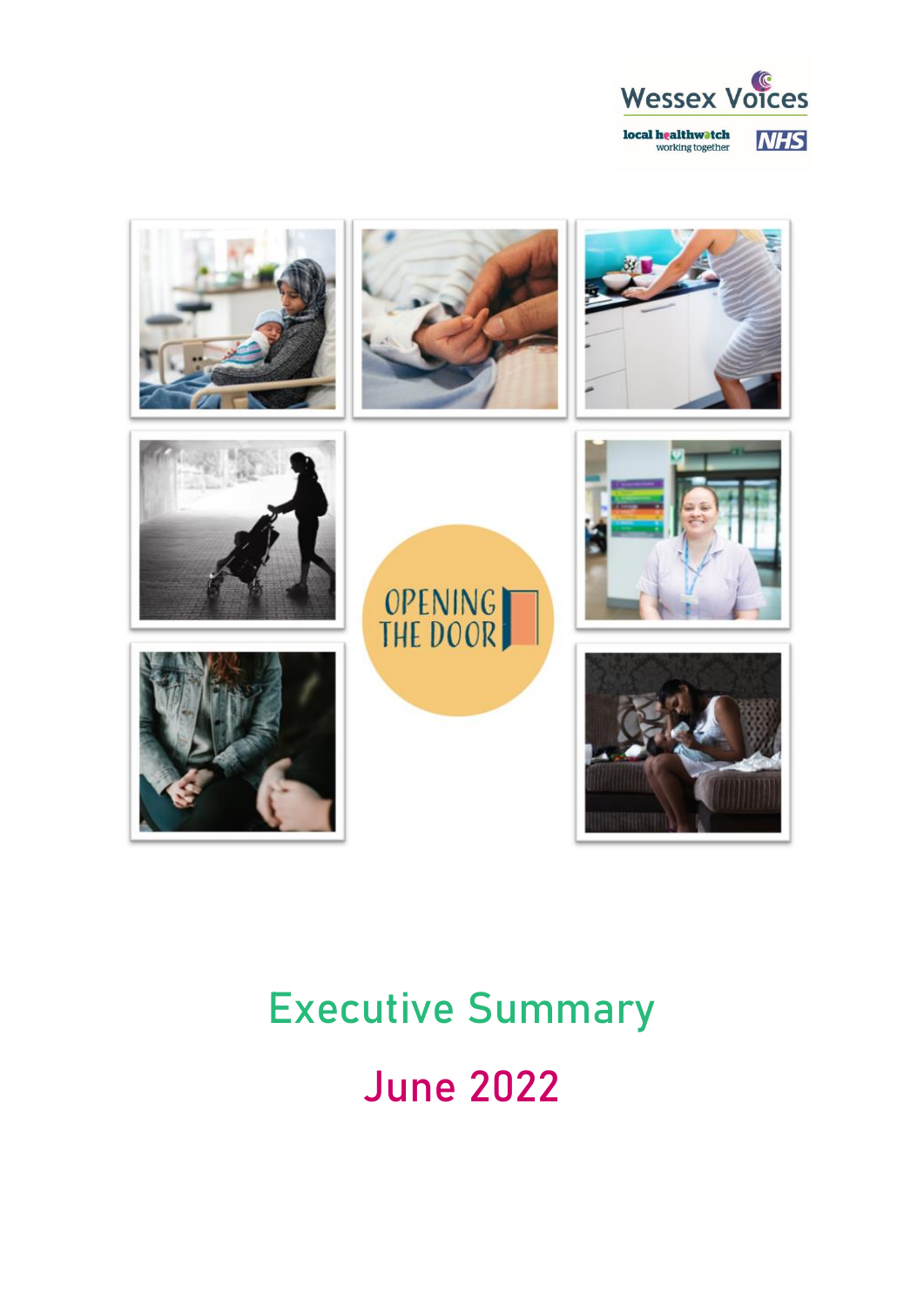# Background

Wessex Voices was asked by NHS England South East Clinical Delivery Network for Perinatal Mental Health to explore the barriers and enablers in terms of women accessing perinatal mental health support. The specific aims were as follows:

- to understand the barriers to accessing services
- to find out what women thought would make a positive difference
- to hear from the seldom heard
- for the feedback to influence the design of services

The work took place during 2021, in the midst of the pandemic and lockdowns. We attempted to reach women through contacting local trusted community organisations in four areas – Brighton, Merstham, Slough and Portsmouth. With the support of various organisations who promoted the work and encouraged involvement, we spoke in depth to 14 women. We held conversations about their experiences mainly through Zoom and telephone calls, with one visit to a community centre towards the end of the summer.

## Summary of findings



The women we spoke to were not uncomfortable talking about mental health problems and yet, stigma and fear persist. A number of barriers to accessing help were mentioned, the most significant being the view that services are there more for the baby than for the mother. The fear of being judged, and the shame of not being a good mother remain. Women also

felt that if you ask for help you may not get it, with services overwhelmed and waiting lists long. Drawing on their own experiences they stressed the importance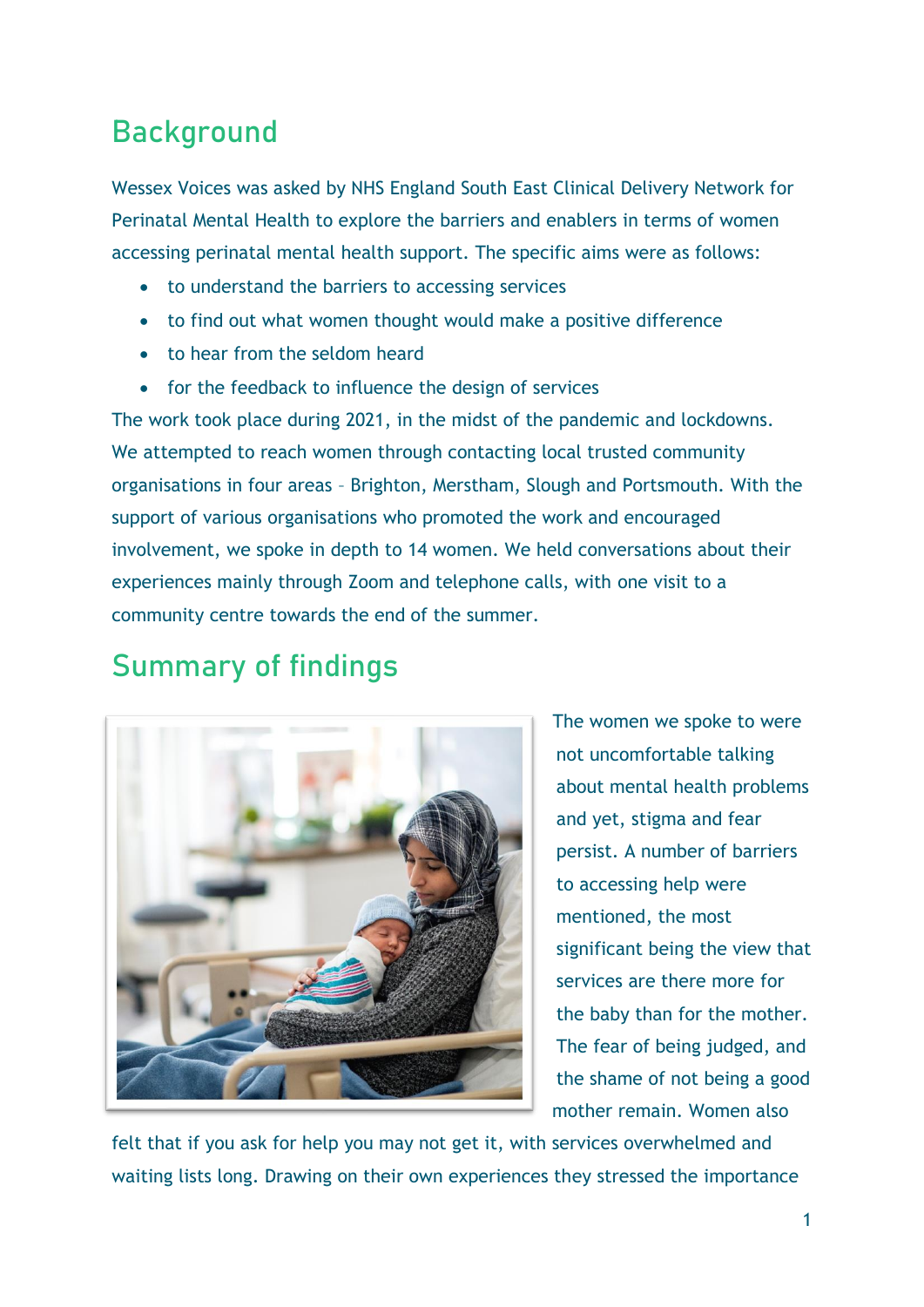of knowing what is available in the community and the need for questions to be asked in the right way. For those not confident to open up, the need for others to notice and act was mentioned. Clearly, it needs to be simple to ask for help, and women need to be prepared during pregnancy for the possibility of mental health problems and informed who to contact. This is not just to make it easy to find help, but to normalise the issue. Cultural sensitivity is also crucial, tailoring services to specific needs. An overriding issue is that of trust, which enables honest conversations. Continuity of care and being non-judgemental are key to this.

In terms of engagement, working through local, known and trusted organisations was the only way to reach the women we wanted to speak to. This will also apply to reaching women to access services.

## Recommendations

#### **The message**

- Continue to attempt to destigmatise mental health
- Provide information that stresses that services are there for mothers, not just for babies.
- Inform mothers that they are priority

#### **The response**

- Ensure GPs and Health Visitors respond positively and consistently to requests for help and that those who do not report problems are not ignored
- Ensure that questions to probe mental health problems are meaningful
- Validate women's experiences
- Ensure requests for help are responded to swiftly

#### **Prepare**

• Normalise seeking help, ensure women know where to go if they need support